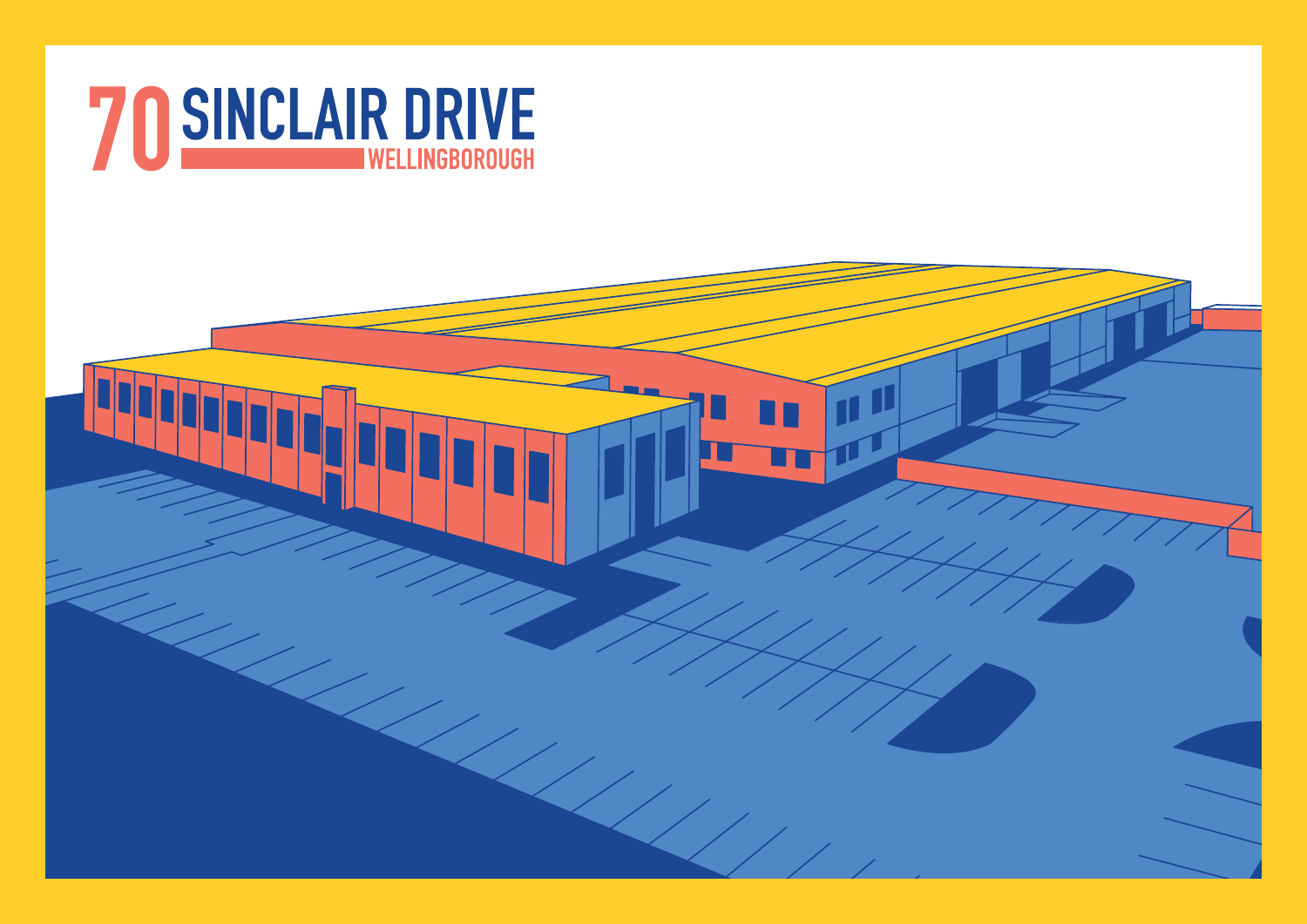### **LOCATION**

Wellingborough is a premier industrial and distribution location, strategically located midway between London and Birmingham, at the hub of the East Midlands transport network, affording efficient access to other major centres in the region at Cambridge, Coventry, Leicester, Peterborough, DIRFT and the East Coast Ports at Lowestoft and Felixstowe.

Passenger rail services are excellent with a regular (half hourly) direct train to London St Pancras taking under 55 mins.

70 Sinclair Drive occupies a prominent position on Park Farm Industrial Estate, Wellingborough's prime commercial estate, some 260 acres along the A509 Wellingborough By-Pass, affording quick and easy access to the M1 at Junction 15 (15 miles).

Other major distribution occupiers on the estate include DHL, House of Fraser, Booker, Cummins, Yusen Logistics and Budgens.









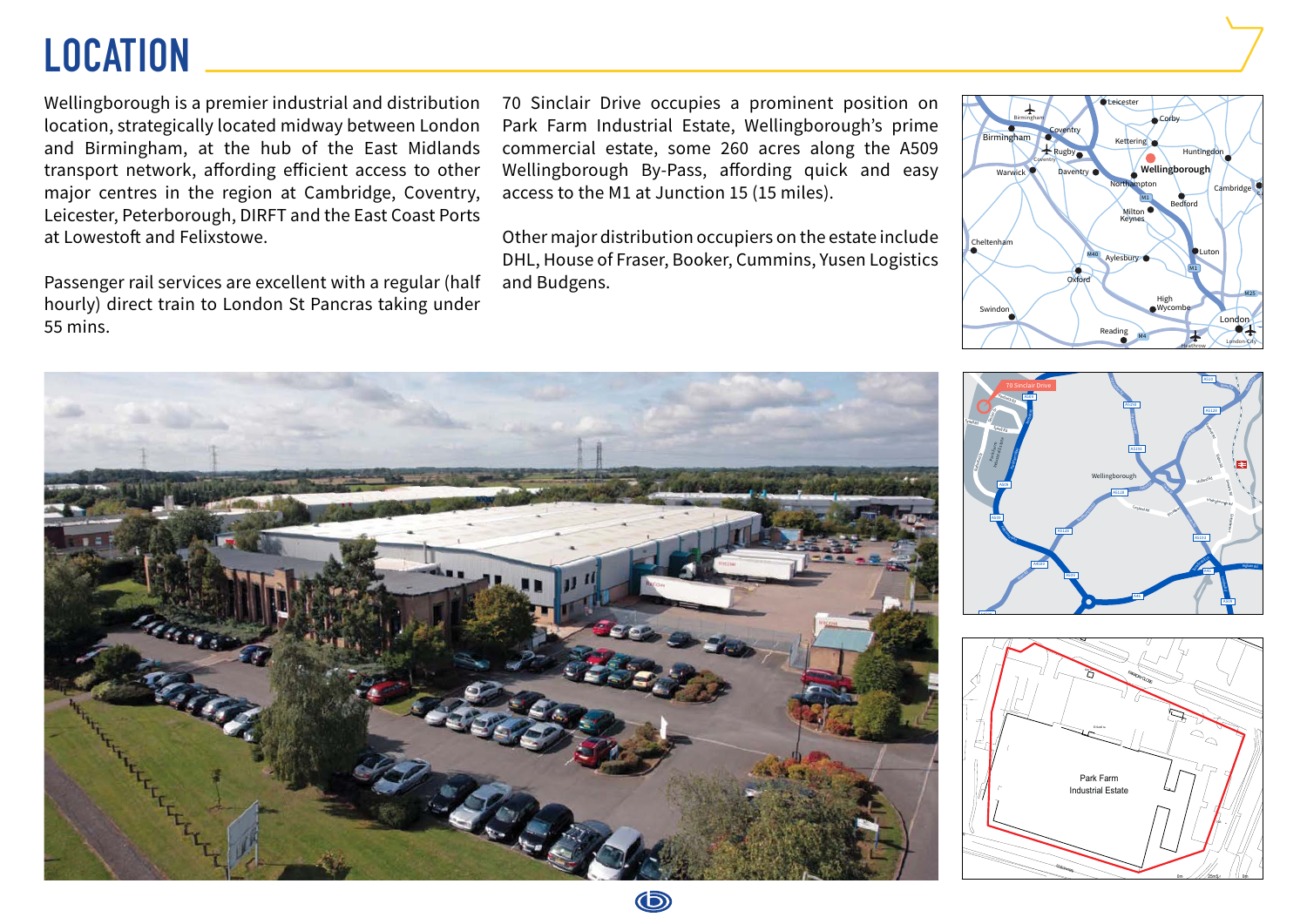### **DESCRIPTION**

70 Sinclair Drive is a secure, self-contained warehouse, providing industrial and ancillary office accommodation totalling approximately 121,488 sq ft.

The property has an EPC rating: D

- **• 6.3m clear eaves height**
- **• 2 level access loading doors**
- **• 3 dock level loading doors**
- **• Separate offices to the front of the building**
- **• 46% site cover**
- **• Large loading yard**
- **• HGV parking**
- **• 102 dedicated car spaces to the front of the unit**



# **ACCOMMODATION**

The property has been measured in accordance with the RICS Code of Measuring Practice (6th Edition) and comprises the following Gross Internal Areas:

| <b>FLOOR</b>               | Sq m   | Sq ft   |
|----------------------------|--------|---------|
| Warehouse                  | 8,985  | 96,709  |
| <b>Ground Floor Office</b> | 1,153  | 12,406  |
| First Floor Office         | 1,150  | 12,373  |
| <b>TOTAL</b>               | 11,288 | 121,488 |